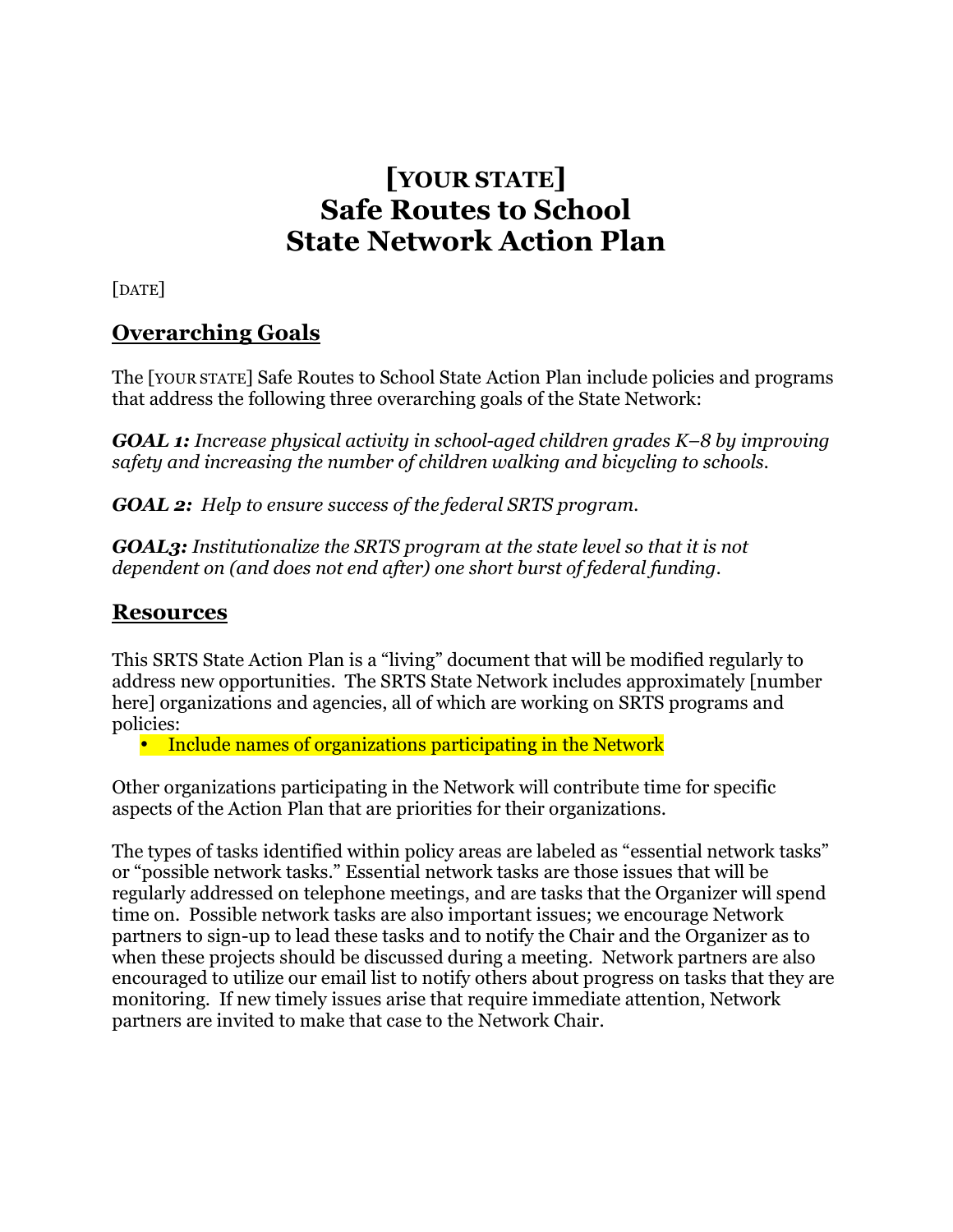# **Action Plan Priorities**

The SRTS State Action has been divided into two broad project categories:

- A) SRTS Priority Focus issues These are policies that the Network will focus on during meetings, and for which staff time will be allocated
- B) Other SRTS Important issues These are policies that we aim to track and influence through monitoring and leadership by Network partners. Network partners are invited to alert the Chair and the Organizer as to when any of these policies should be added to the agenda for a meeting. Network partners are also invited to utilize the contact list to alert other organizations as to opportunities or concerns related to any of these policies.

SRTS Priority Focus issues include:

1) Numbered list of policies here

Other SRTS Important issues include:

2) Numbered list of policies here

# **Action Plan Updates and Revisions**

The SRTS State Action Plan will be updated regularly to reflect new opportunities and priorities as they arise. Scheduled updates will take place every six months. Network partners are also invited to bring new information about opportunities to the Chair and the Organizer for inclusion as Network meeting topics.

# **Support from Network Partners**

Through participation in the monthly SRTS State Network meetings, partners will be able to learn more about opportunities for action and how their organizations can assist with our mutual goals. Network partners are also encouraged to use our email list to alert other organizations about policies, projects, research, events, news and other SRTS-related information.

Specific projects, or strategies for existing policies, may be identified in the future that organizations can assist with. For example, [EXAMPLE].

As we work together to implement the State Action Plan, Network partners are also encouraged to work with the Chair and the Organizer to broaden the Network and engage more partners. We can engage partners through participation in meetings, through work on specific tasks, and through adding key people to our contact list.

# **Action Plan Elements – SRTS Priority Focus Issues**

#### #1) **Insert policy title here**